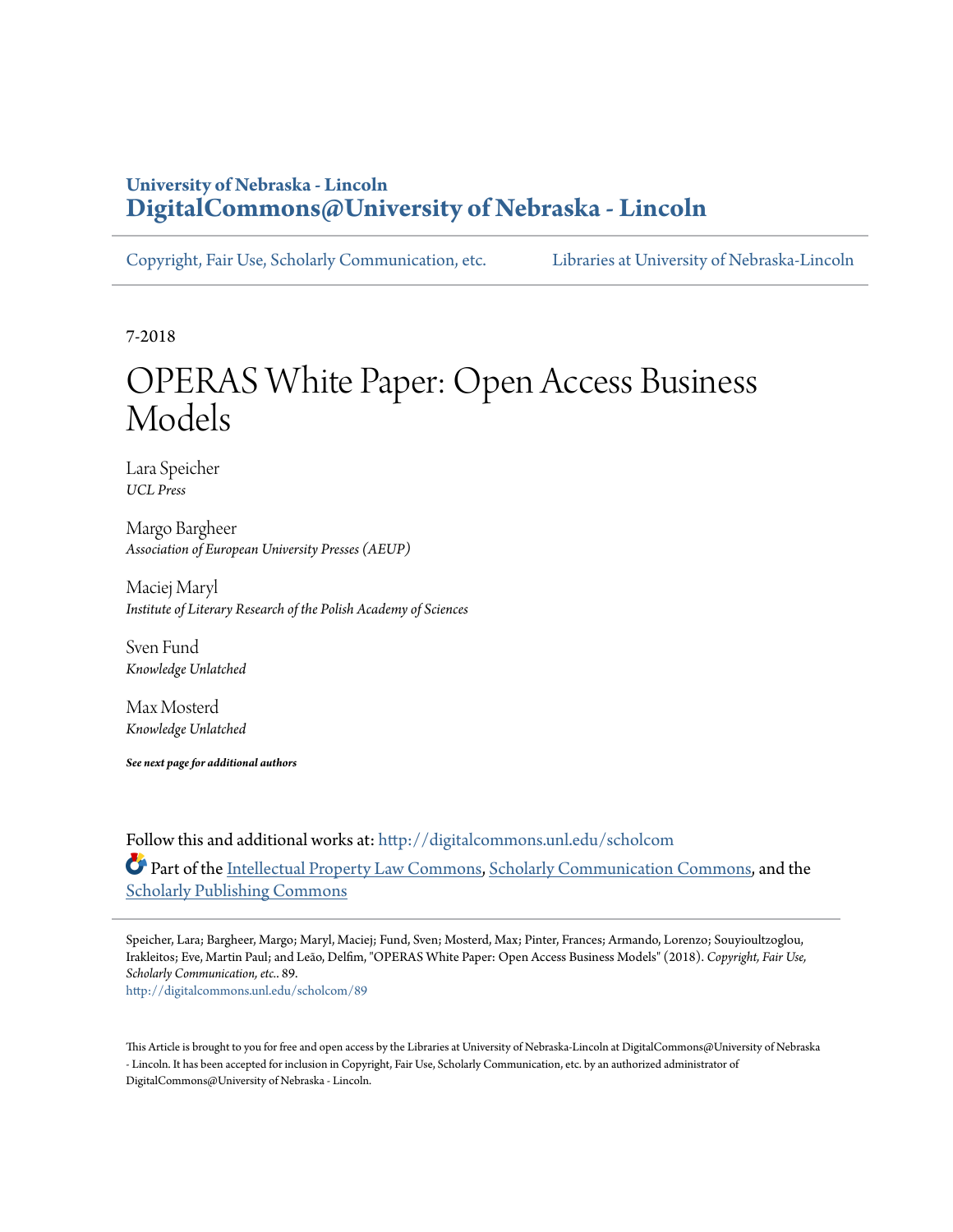#### **Authors**

Lara Speicher, Margo Bargheer, Maciej Maryl, Sven Fund, Max Mosterd, Frances Pinter, Lorenzo Armando, Irakleitos Souyioultzoglou, Martin Paul Eve, and Delfim Leão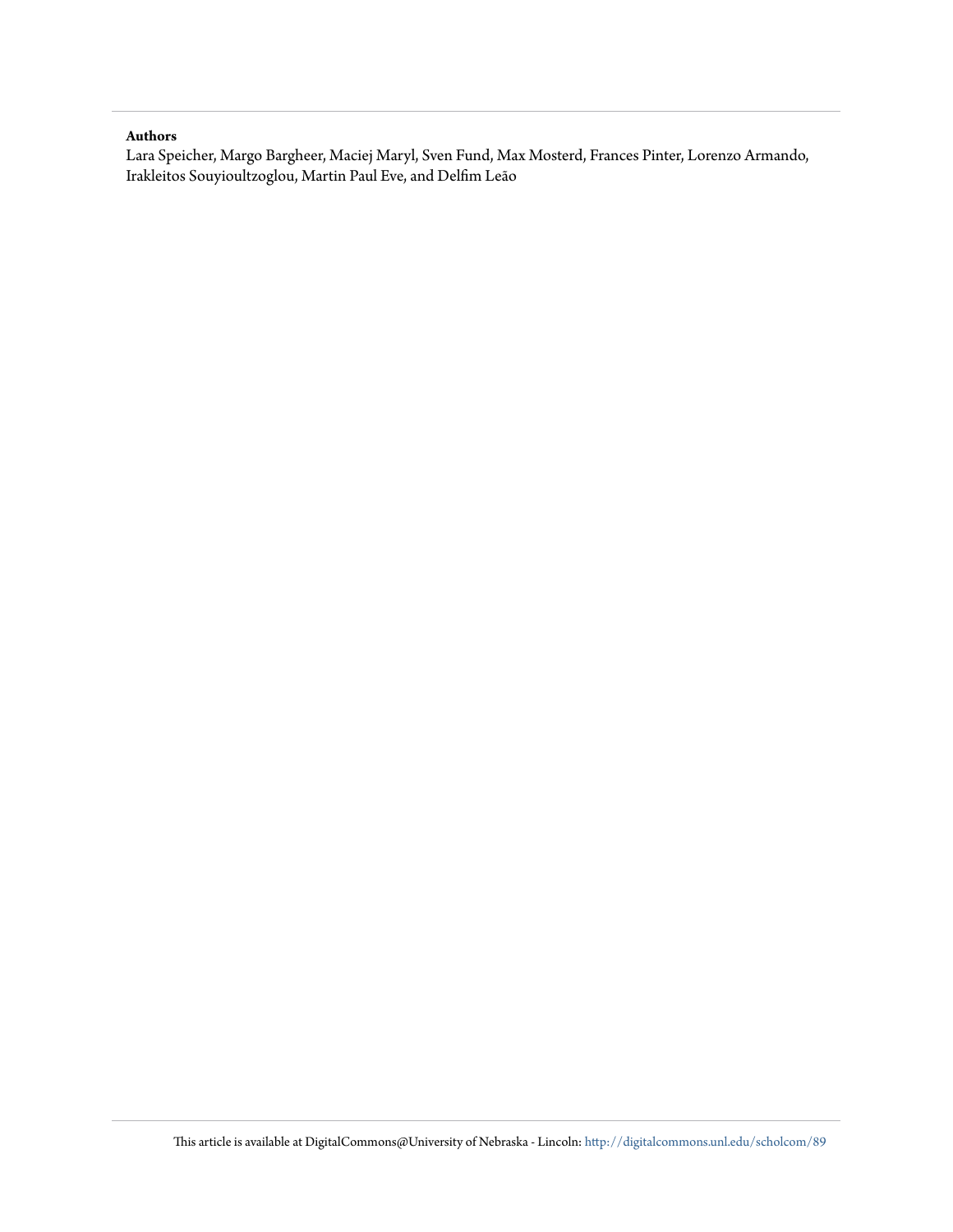

# OPERAS White Paper

# Open Access Business Models

July 2018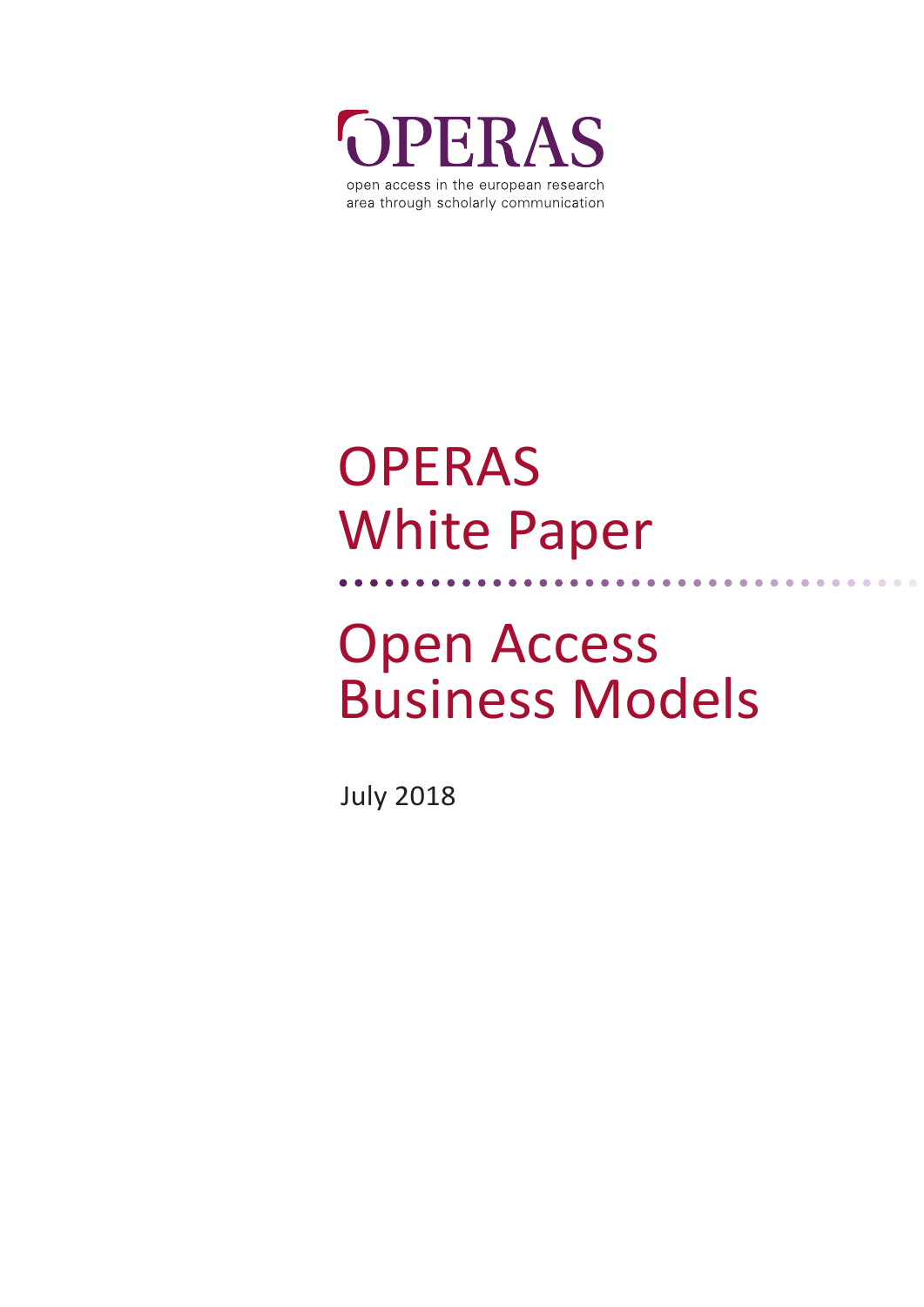# CONTENTS

| 10.http://www.archive.com/www.archive.com/www.archive.com/www.archive.com/www.archive.com/www.archive.com/www. |  |
|----------------------------------------------------------------------------------------------------------------|--|
|                                                                                                                |  |
|                                                                                                                |  |
| 4. Case Studies of Different Business Models and Evaluation of Pros and Cons  11                               |  |
|                                                                                                                |  |
|                                                                                                                |  |
|                                                                                                                |  |
|                                                                                                                |  |
|                                                                                                                |  |
|                                                                                                                |  |
|                                                                                                                |  |
|                                                                                                                |  |
|                                                                                                                |  |
|                                                                                                                |  |
|                                                                                                                |  |
|                                                                                                                |  |
|                                                                                                                |  |
|                                                                                                                |  |
|                                                                                                                |  |
|                                                                                                                |  |
|                                                                                                                |  |
|                                                                                                                |  |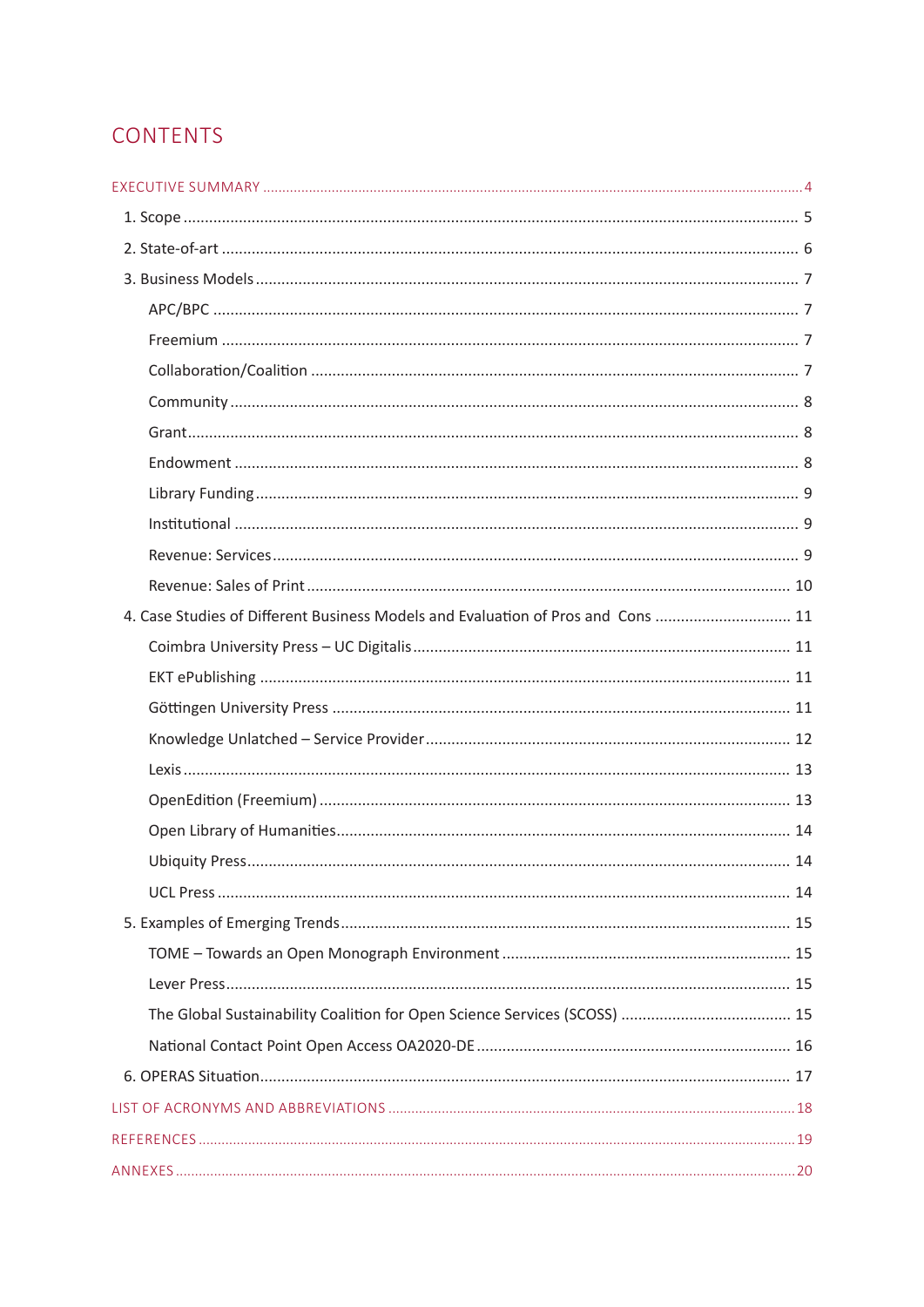This White Paper has been prepared by the **OPERAS Business Models Working Group**

Coordinator: *UCL Press* Lara Speicher

Participants: *Association of European University Presses (AEUP)* Margo Bargheer

> *Institute of Literary Research of the Polish Academy of Sciences (IBL PAN)* Maciej Maryl

*Knowledge Unlatched* Sven Fund Max Mosterd

*KU Research* Frances Pinter

*Lexis* Lorenzo Armando

*National Documentation Centre (EKT/NHRF)* Irakleitos Souyioultzoglou

*Open Library of Humanities (OLH)* Martin Paul Eve

*University of Coimbra — UC Digitalis* Delfim Leão

All OPERAS White Papers: [operas-eu.org/aboutoperas/working-groups](http://operas-eu.org/aboutoperas/working-groups) OPERAS Business Models Working Group contact: [l.speicher@ucl.ac.uk](mailto:l.speicher%40ucl.ac.uk?subject=)

OPERAS website: [operas-eu.org](http://operas-eu.org)

OPERAS contact: [pierre.mounier@openedition.org](mailto:pierre.mounier%40openedition.org?subject=) and [suzanne.dumouchel@huma-num.fr](mailto:suzanne.dumouchel%40huma-num.fr?subject=)

**CC BY 4.0**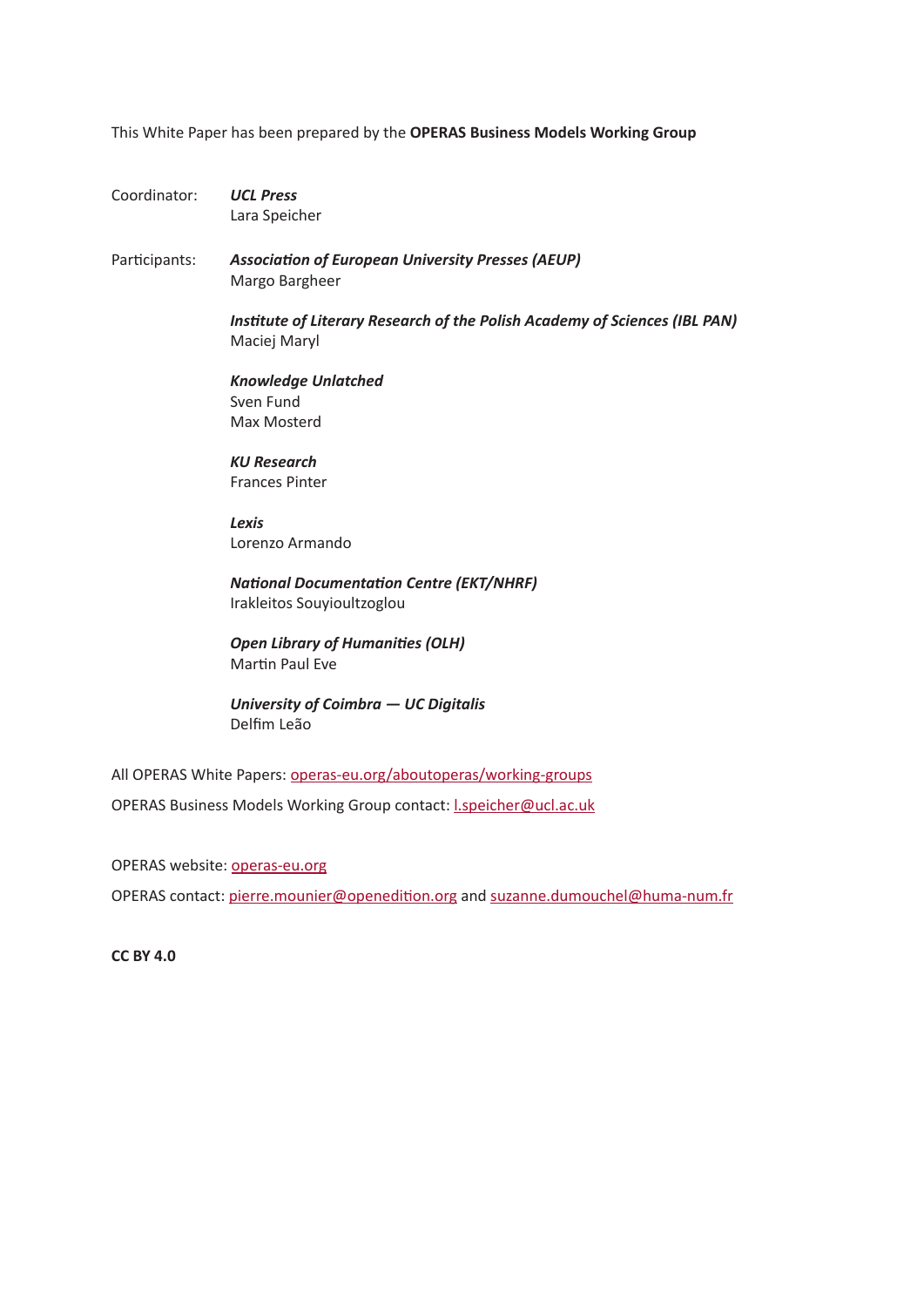# <span id="page-5-0"></span>EXECUTIVE SUMMARY

The white paper on Business Models for Open Access proposes that there is no single ideal business model for Open Access that can be adopted as standard. It describes the current landscape in which there are multiple approaches to OA publishing, many of which are adopted by OPERAS members to suit their particular circumstances, although the APC and BPC models still predominate especially among commercial publishers. The paper describes the business models adopted by members both from the point of view of publishers, and of service providers such as Knowledge Unlatched, as well as looking at models emerging elsewhere such as in the USA and at national level in some European countries, where interesting collaborative approaches are being undertaken. The paper analyses the pros and cons of different models, and concludes with some suggestions for ways of bringing greater stability and sustainability to Open Access publishing models.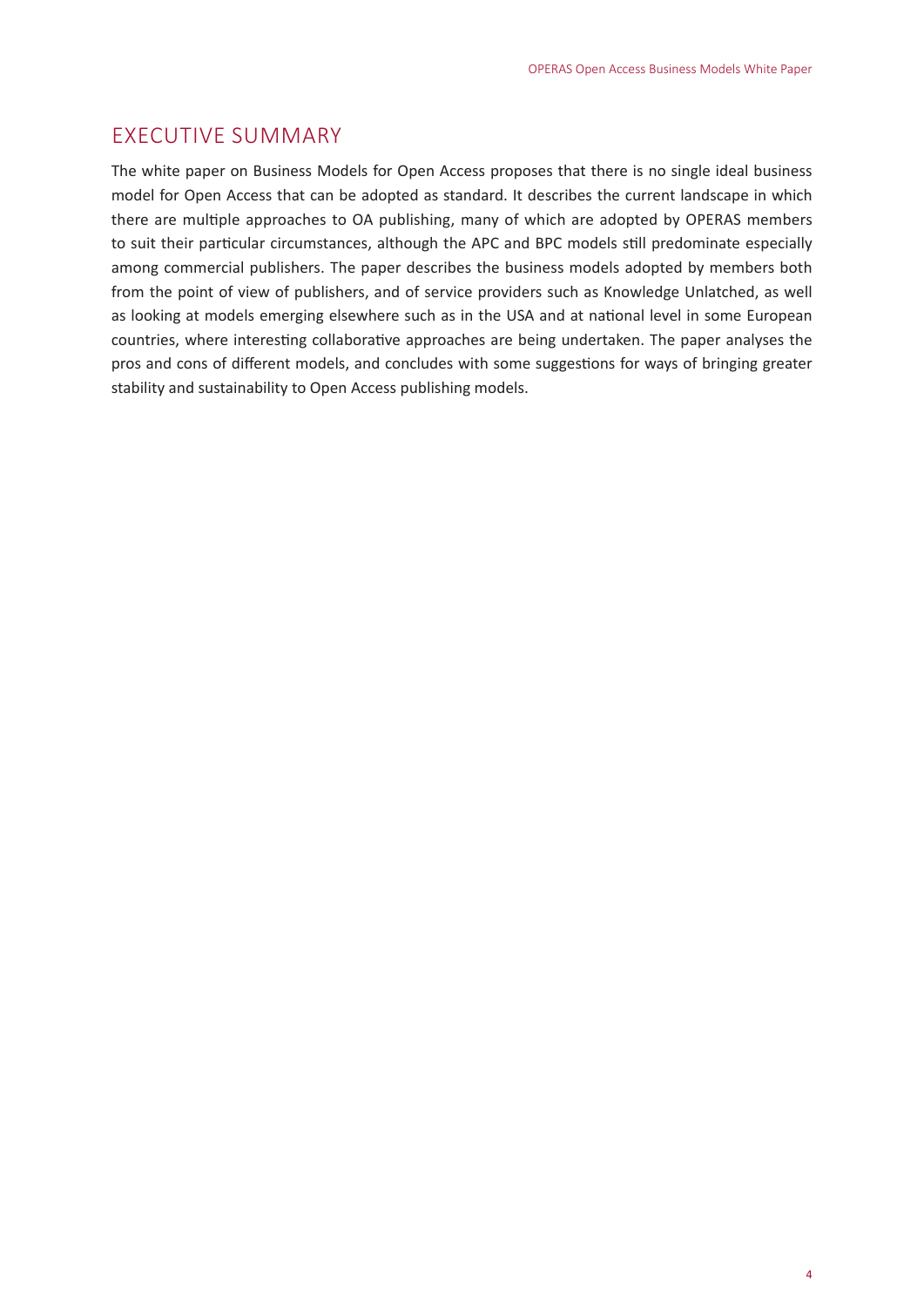#### <span id="page-6-0"></span>1. SCOPE

This paper addresses the main business models currently used by open access publishers, with a particular focus on the situation of European publishers in the social sciences and humanities, especially monographs. What is apparent is that while the APC or hybrid model has come to dominate in OA journal publishing, OA monograph publishing in SSH is demonstrating a greater range of business models, creating a patchwork landscape. This is due to the disparate nature of the publishers, their 'bibliodiversity' and multilingual nature, and the general lack of funding in SSH compared with STEM. Although the range of models described presents opportunities for smaller stakeholders or specific fields, it poses challenges for sustainability and growth. Unless there is significant intervention at policy level, seems that stakeholders in the monograph publishing landscape will continue to operate with mixed models. Looking to other countries and continents such as the USA, one sees a similar situation.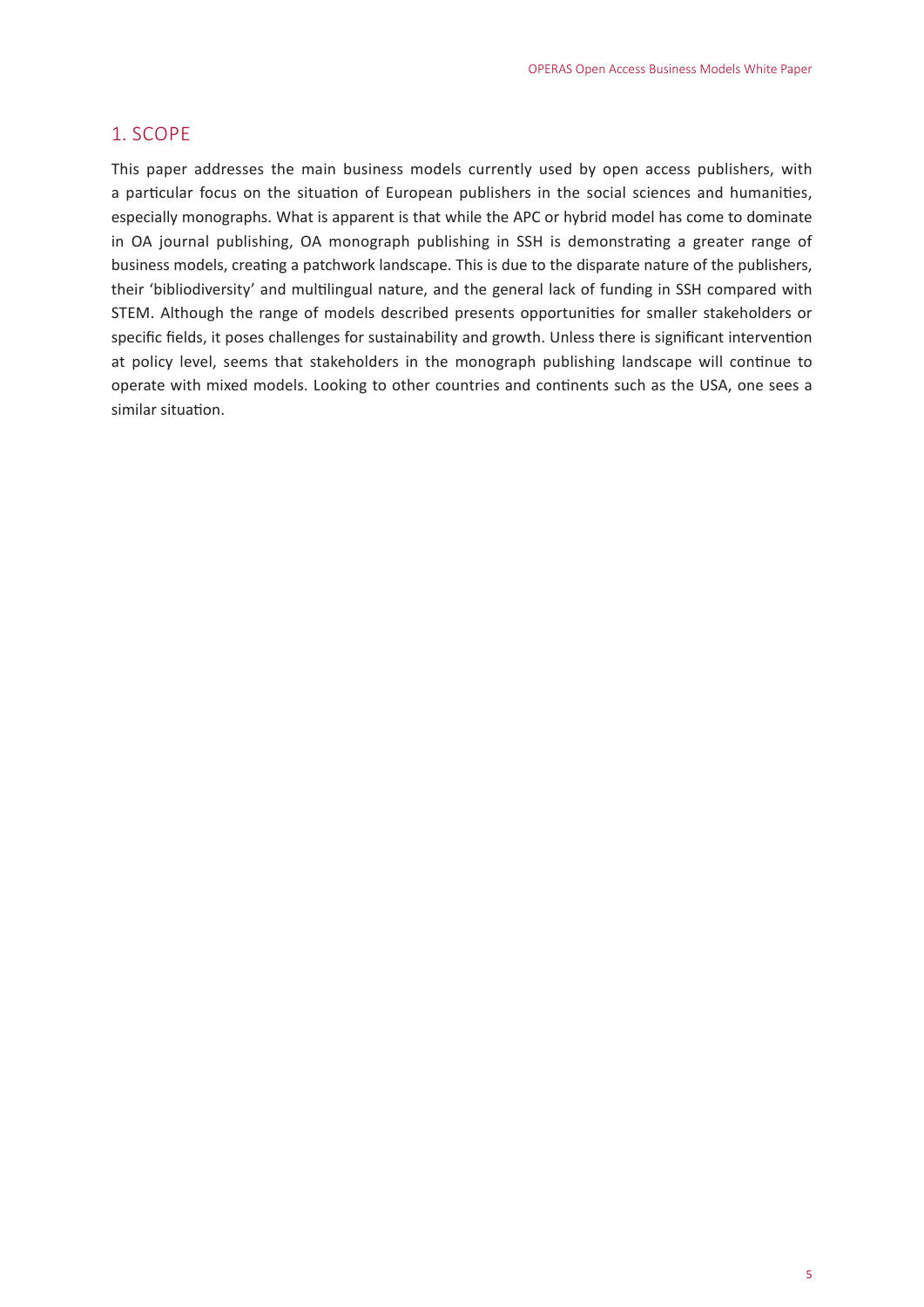#### <span id="page-7-0"></span>2. STATE-OF-ART

A large share of scholarly communication in science takes place in journal articles, mainly in Science, Technology and Medicine (STM). Accordingly, the majority of open access publications in these fields continues to be article based, many of them paid by the authors via article processing charges (APCs). For monographs and journals in the Arts, Humanities and Social Sciences (AHSS) we see a different picture. There are a number of open access business models in operation for monographs and AHSS journals, as identified in many different reports and articles (Crossick, Monographs and Open Access, HEFCE, 2015 / Ferwerda, Pinter and Stern, Landscape Study on Open Access and Monographs, Knowledge Exchange, 2017 / Deegan and Jubb, Academic Book of the Future, AHRC and British Library, 2017). The models identified include library crowdsourcing or partnership subsidy, institutional crowdfunding, book processing charges (BPCs) paid by the author or their institution or funder, grants, national and EU funding, revenue from commercial activities such as print sales or service provision, community volunteering (replacing paid labour costs) and institutional funding. Several open access publishers use a combination of these models.

It is widely acknowledged that there is no single model among these that could fund open access monograph publishing on its own or that would work for all players, and that an ecosystem in which all of these models co-exist, used in different ways by different organisations, is likely to be the case for the foreseeable future. This is due to the prevalence of national languages in AHSS (think of French Studies or Scandinavian History), the relative small size of communities, differences in national funding and a lower degree of standardisation in book publishing workflows and dissemination networks for open access books.

For the purposes of this paper therefore, rather than identify a single 'state of the art' model to aspire to, it is probably more useful to capture the range of models that partners currently use, to identify shared characteristics and also differences by looking at their respective strengths and weaknesses Such analysis can help to identify ways in which partners can adopt aspects of each others' models or find ways of collaborating. This paper also examines new models that have emerged in recent years as these can be taken as indicators for larger trends in publishing.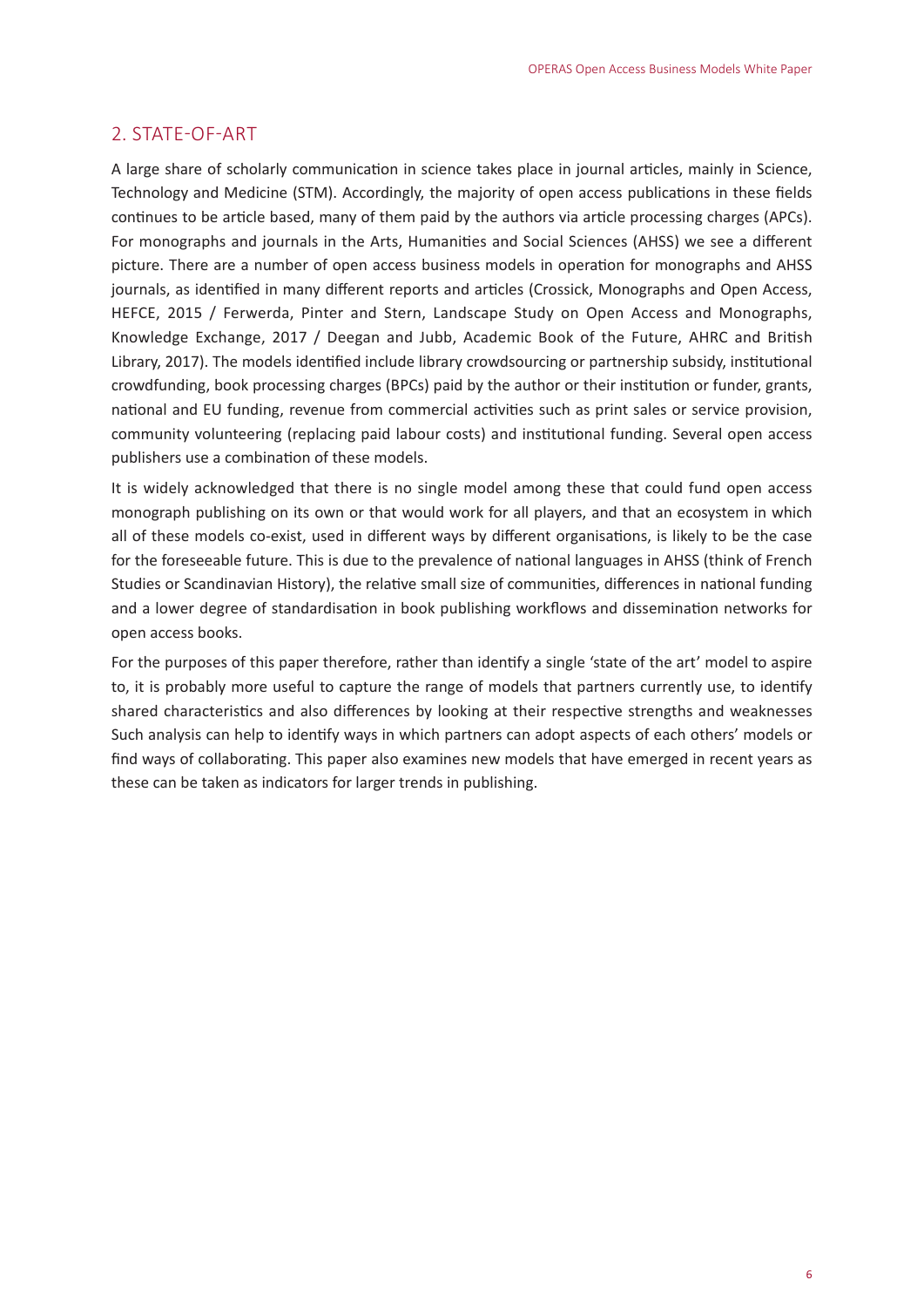#### <span id="page-8-0"></span>3. BUSINESS MODELS

This section identifies the main business models currently used in open access publishing, and some of the key pros and cons of each model. These were presented at the OPERAS Conference in Athens in June 2018.<sup>1</sup> As described in the introduction, many publishers and service providers use a mixture of these models in an effort to raise enough funds to cover their operating costs. These models also include 'in-kind' support in the form of shared resources at an institution such as professional services (human resources, finance, IT, marketing and communications), use of institutional repository as platform, library staff, and scholarly communications services.

#### **APC/BPC**

Article processing charges (APCs) or book processing charges (BPCs) are made to the author (or their funder or institution) to cover the publishing costs. Different publishers seek to cover different costs, depending on their model and their other sources of income, therefore APCs/BPCs vary greatly from publisher to publisher.

**Examples of use:** Commercial publishers, university presses

**Pros:** Aids recognition of the costs involved in quality publishing

**Cons:** Lack of funding available in AHSS, different levels of financial resource at different institutions makes for an uneven and unfair situation for academics, inefficient, high administrative burden for institutions and publishers, additional burden for academics

#### **FREEMIUM**

Publishers (or service providers) make one online version free, and charge for other formats and additional functionalities, e.g. PDF, enhanced HTML, e-pub/mobi for e-readers.

**Examples of use:** OpenEdition, OECD, Open Book Publishers

**Pros:** The Freemium model shows some promise and can provide revenue for the publisher or the service provider, to cover all or some of the costs

**Cons:** This model is still somewhat experimental and has not been proven at scale

#### **COLLABORATION/COALITION**

By joining forces, institutions and organisations can bring different skills and funding sources together to boost OA publishing. This can be at subject level, library level, national level, and international level e.g. OPERAS.

**Examples of use:** Lever Press (USA), TOME - Towards an Open Monograph Environment (USA)

**Pros:** Bringing together participants with a common interest is an excellent way of sharing services and infrastructure for the common good, of raising funds for a larger-scale collective project, or of bringing together stakeholders from different parts of the academy to find common solutions.

**Cons:** As with other business models considered here, such initiatives can experience issues with scaling, sustainability and momentum.

<sup>1</sup> see Appendix I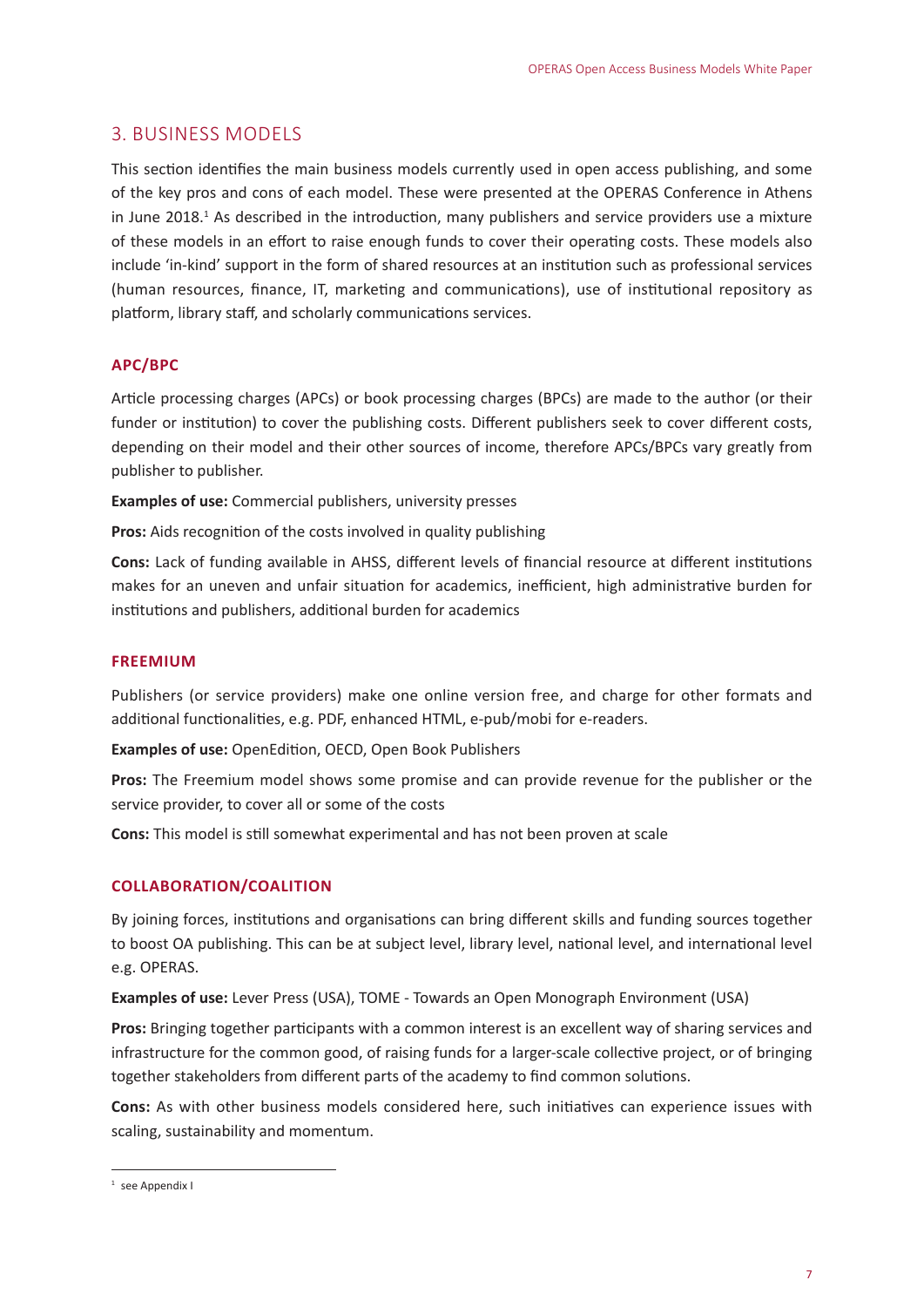#### <span id="page-9-0"></span>**COMMUNITY**

OA publishing is also undertaken by some academic-led presses, who often operate on a community/ voluntary basis.

**Examples of use:** Meson Press, Mayfly Press, Language Science Press

**Pros:** Such publishing ventures seek to address the issues of profit-making by commercial publishers by taking publishing back into the academic community

**Cons:** Scale, resource, and lack of funding and publishing skills can pose a challenge to such operations

#### **GRANT**

Grants to launch or support new open access ventures and projects are one of the ways publishers and coalitions fund their OA activities.

**Examples of use:** Open Library of the Humanities, and many US initiatives who receive Andrew W. Mellon funding; OPERAS H2020 funding; ΕΚΤ ePublishing

Pros: For those who are successful in grant applications, these can be a highly beneficial way of kickstarting a new venture or a particular project.

**Cons:** Funding via grants is not a reliable source of income and can therefore lead to a stop-start, unsustainable situation for publishers who need guaranteed regular income in order to build a sustainable long-term publishing operation.

#### **ENDOWMENT**

Many university presses receive a regular endowment to fund part of their operations, for both OA and traditional publishing. This is particularly prevalent in the USA where subsiding university presses to a certain degree has always been common, and where philanthropy to support higher education institutions is far more common than in Europe.

**Examples of use:** many US university presses

**Pros:** Where such schemes are well established such as in the USA, endowments can form a vital source of ongoing funding, usually to subsidise portion of a university press's operational costs on a regular basis.

**Cons:** This is not a guaranteed source of income, and the practice is not widespread enough for it to be a serious option, especially in Europe where philanthropy for universities or their presses is not common.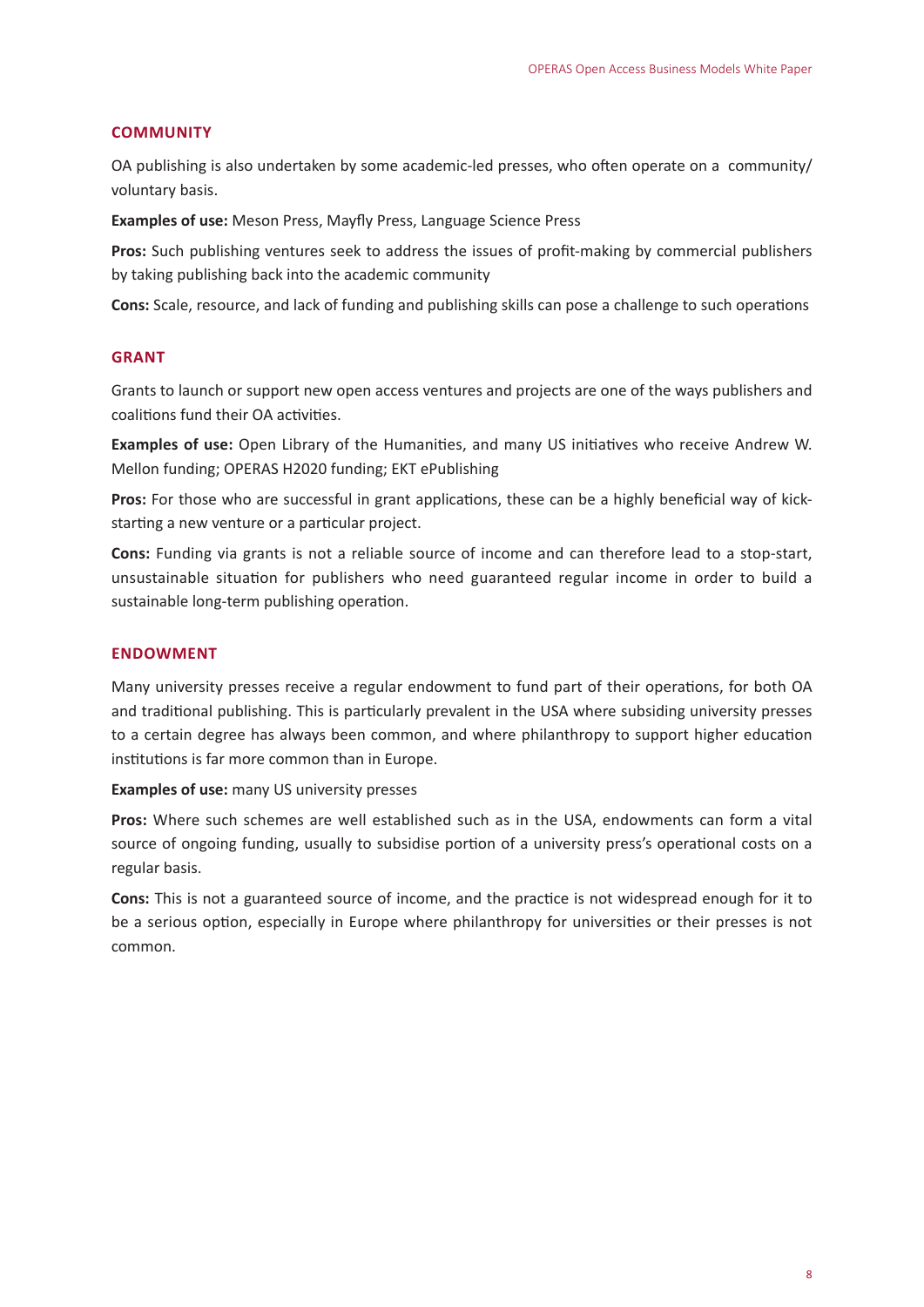#### <span id="page-10-0"></span>**LIBRARY FUNDING**

Some publishers and publishing service companies such as Knowledge Unlatched, operate library funding schemes to secure library contributions to make books and journals available OA at the point of use.

**Examples of use:** Open Library of the Humanities, Open Book Publishers, Knowledge Unlatched, **OAPFN** 

Pros: integrates well with existing library purchasing workflows and distributes funds in a manner similar to subscriptions, therefore makes for an easier transition for libraries. This model also addresses the relative lack of funding in AHSS and provides OA publishing without author-facing charges.

**Cons:** Covers disciplines with lower levels of acceptance for open access publications, and at a certain point, scaleability can become an issue.

#### **INSTITUTIONAL**

Many university presses in Europe, and new OA publishers in the UK, receive funding from their institutions to cover varying degrees of their publishing costs. They also benefit from in-kind support from their institution in the form of the use of professional services, staff and infrastructure as described in the introduction to this section. Often, this support is provided in order for university presses to publish the work of their own academics.

**Examples of use:** Göttingen University Press, UCL Press

**Pros:** Since institutions are paying for content from other publishers for their institutional libraries anyway, it makes sense to repurpose some of that cost to invest in providing open access publishing for the institution's academics. This brings with it many advantages such as the sharing of existing services, and the institution receiving the direct reputational benefits of widespread dissemination of its research.

**Cons:** Not all institutions will have sufficient funds to operate this model, or may only have enough to invest at very small scale. Providing such a service at very small scale is unlikely to achieve the impact the institution desires, and in that case the publisher could struggle to attract authors. Scaleability is also an issue, since even those institutions who do invest in their press are unlikely to be able to grow indefinitely. Sustainability can be a concern where institutions cannot guarantee the subsidy in the long-term.

#### **REVENUE: SERVICES**

Some publishers offer publishing services to other presses or institutions, alongside publishing books and journals in their own imprint.

**Examples of use:** Ubiquity Press, UCL Press, Knowledge Unlatched

**Pros:** Providing services to other institutions forms a useful revenue stream, and benefits all involved by sharing costs, resource and skills.

**Cons:** It can take significant resource, skill and investment in business development to develop and sell such services at a level that makes them viable.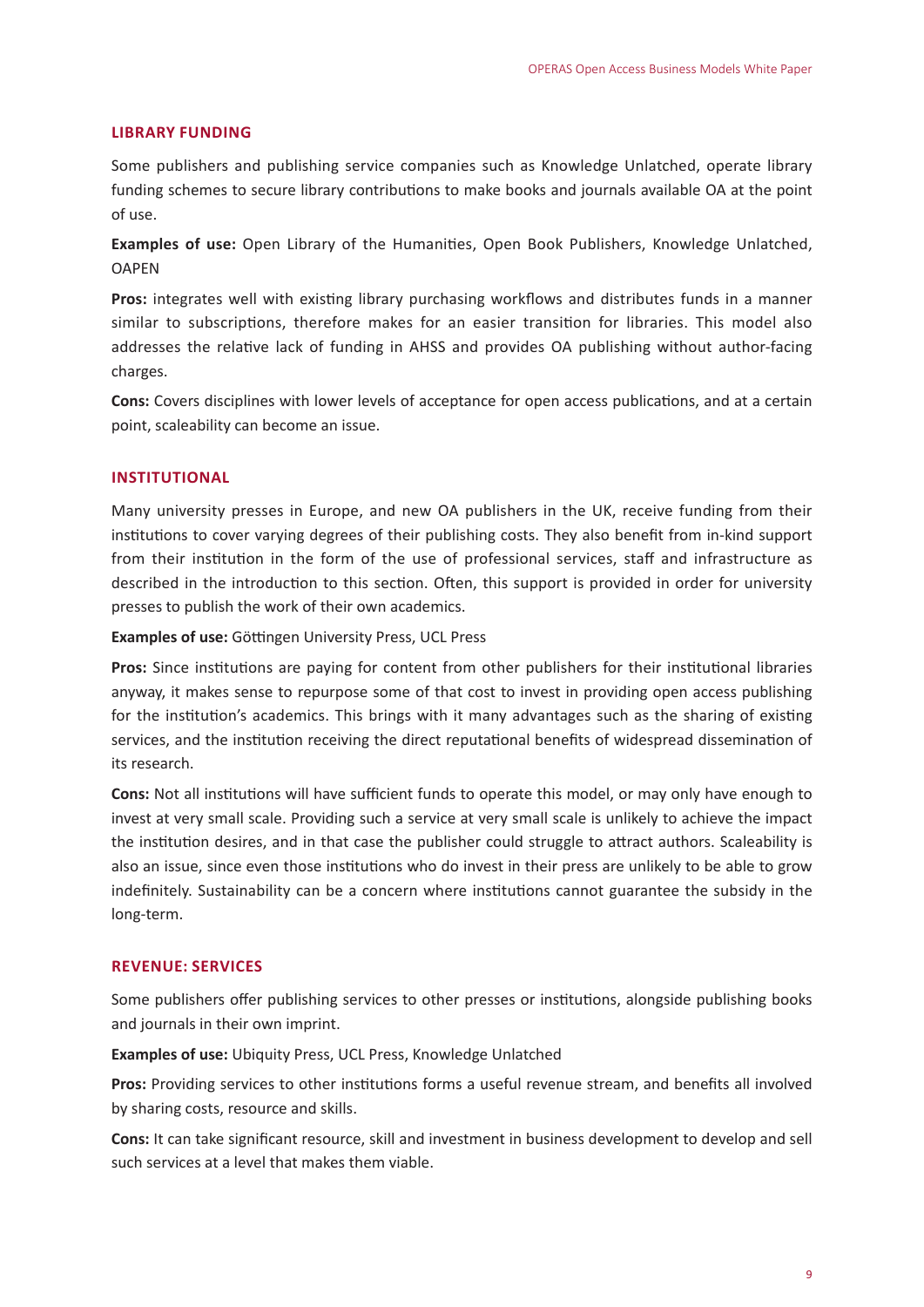#### <span id="page-11-0"></span>**REVENUE: SALES OF PRINT**

Many publishers, both commercial, university press and community, sell print copies or other formats to support their activities, while offering open access versions online.

**Examples of use:** university presses, community or academic-led presses, commercial presses

**Pros:** While there is still demand for print books it makes sense for publishers to sell these via traditional book retail channels and via their own ecommerce websites, and the revenue from print sales can form an important revenue stream.

**Cons:** There really are no significant cons to selling print although it should be borne in mind that selling books via traditional supply chains does require some staff resource to manage the process, set up agreements with third-party suppliers, provide advance information and metadata, and manage customer services. This can be resource intensive to varying degrees depending on the demand for the books, their global sales potential, the profile of the author, and the publisher's willingness to invest in this process (which will need to be assessed on the basis of potential return on investment).

One other con is that this process ties the publisher to a traditional production workflow where books must be typeset traditionally and proofread, adding to direct costs and labour. If in future some types of open access monograph move to a digital-only model, then publishing straight to HTML on key OA platforms would remove a significant part of the workflow and would therefore reduce costs and increase speed. This, however, would not suit books that have wider general interest and media potential where retail availability and book reviews in the media are critical to the book reaching its full potential.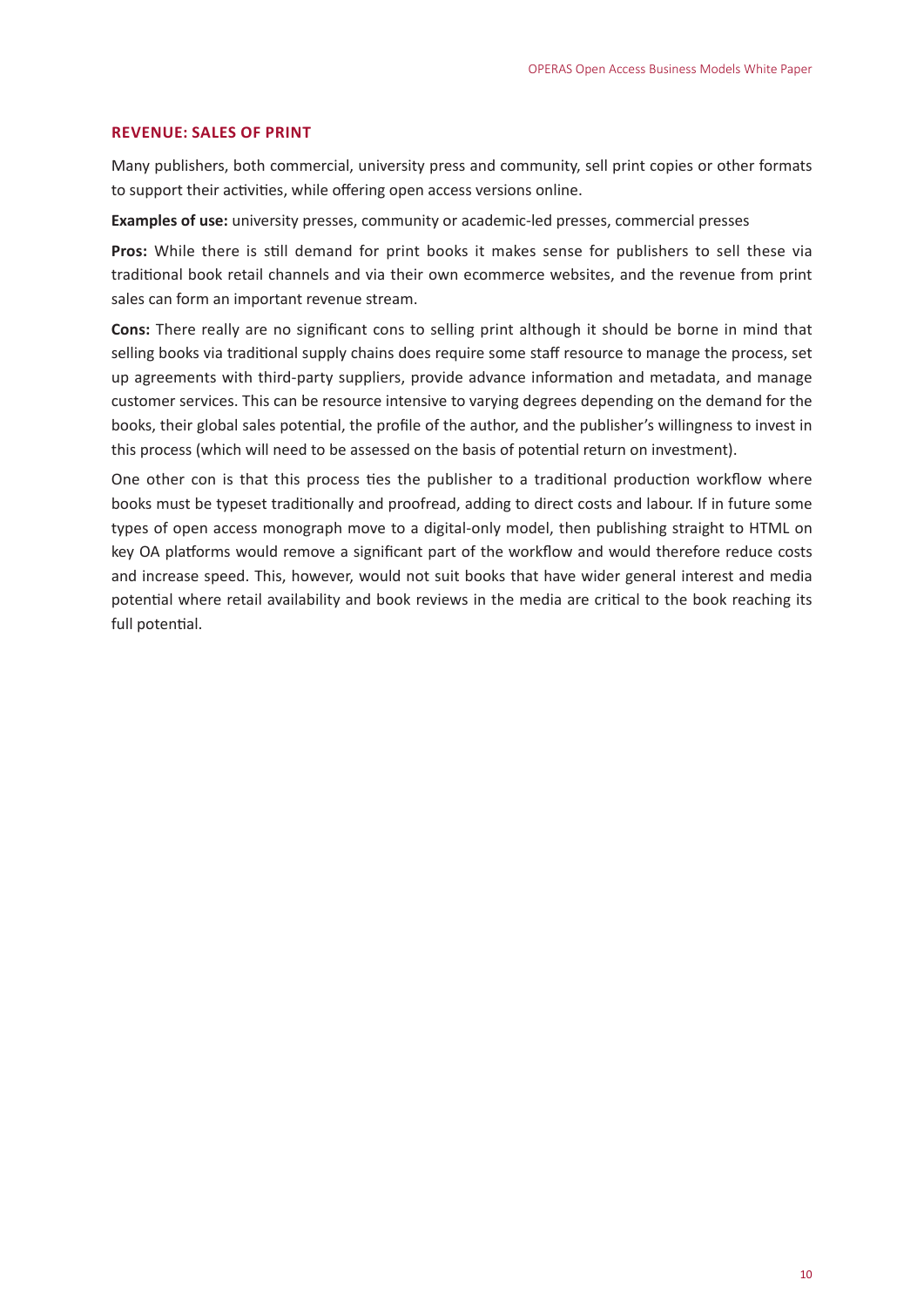## <span id="page-12-0"></span>4. CASE STUDIES OF DIFFERENT BUSINESS MODELS AND EVALUATION OF PROS AND CONS

#### **COIMBRA UNIVERSITY PRESS – UC DIGITALIS**

As part of Coimbra University Press, UC Digitalis is mainly supported by the annual funds invested by Coimbra University as institutional programmatic planning, and thereby until now no fee (for APCs or subscriptions) has been demanded from authors or journals' directors in order to grant the publication of the 30 journals and more than 250 books that are already displayed in Open Access. On the other hand, most of the journals and part of the volumes are published in association with research centres, which are being increasingly sensitive to the idea of sharing part of the costs involved in the publication: translation of texts and of metadata, copy-editing process, print costs (for those journals that want to keep a printed version). The selling of printed books contributes to the global balance, but covers only a part of the costs involved in keeping the Press and UC Digitalis.

#### **EKT EPUBLISHING**

EKT ePublishing was launched as part of a wider project for the development of services dedicated to the dissemination of peer reviewed scientific output in open access. Its e-infrastructure development was co-financed by Greece and the European Union/European Regional Development Fund, within the context of the Operational Program "Digital Convergence". ePublishing is offered at national level and therefore is not limited to researchers of a particular institution. The service is core part of EKT's mandate and enhances the transition to the open science paradigm in the country.

EΚΤ ePublishing provides, at no cost, services to research institutions and not-for-profit scientific publishers (scholarly societies and research centres), enabling them to employ digital-oriented business models and significantly reduce publishing costs. As of January 2018, ePublishing platforms host 32 non-APC peer reviewed journals, 4 series of conference proceedings and 8 monographs.

Operational costs are covered by structural funding, as well as by EKT's participation in EU funded projects related to digital infrastructures. Yet, until now the main source is project based (structural funds and EU funding) which poses challenges to long-term sustainability. The non-profit operation of our collaborating publishers limits their capacity to contribute to the costs of the service. To overcome the fragmentation of funding flows as described above, particular emphasis is placed on exploring complementary business models that will diversify incoming resources and enable a sustainable growth in the future.

#### **GÖTTINGEN UNIVERSITY PRESS**

For cost and processing reasons, the simplest OA solution is in place: online provision of print PDFs on the university's repository with only marginal additional effort to create and disseminate the OA version. GUP's books are produced in customized initial digital print-runs, usually around 20–50 copies, with payment made by the authors and editors. Projects that promise to refinance themselves through print sales come with lower or no author co-financing. This co-financing does not include the usual overhead costs of an independent university press.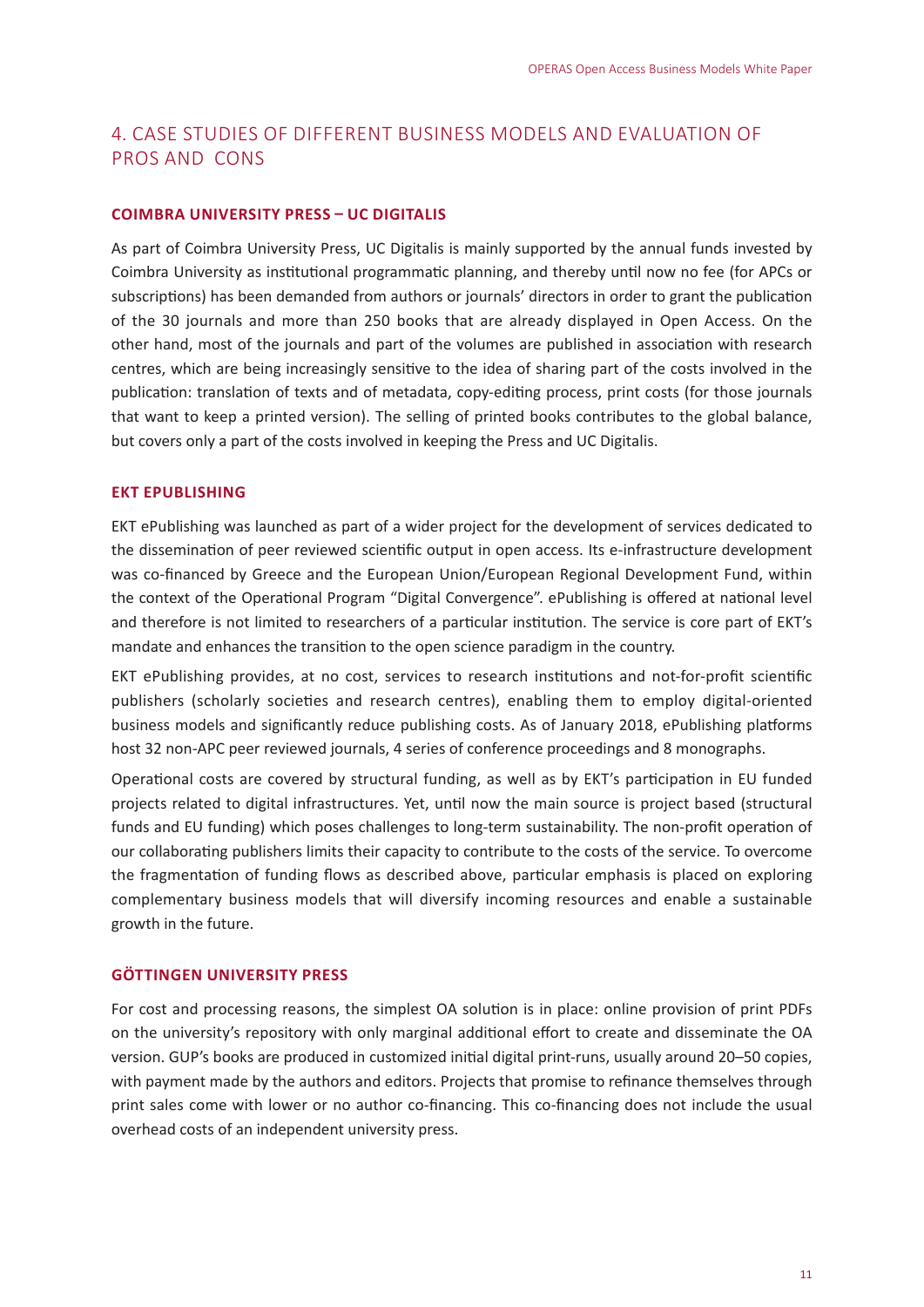<span id="page-13-0"></span>First-copy costs have to be covered in a set ratio by:

- authors/editors (publication charges to cover author support for manuscript preparation, formal quality assurance, artwork production, online deployment, title registration, and marketing plus costs for author copies),
- the press (e.g. the library with personnel costs and general services such as accounting or logistics), and
- the university as the overarching institution (overhead).

According to our estimation, the university indirectly subsidizes each book project by around €3,500 (full annual cost of press plus 60% overhead divided by annual number of titles). Our press covers all direct costs for production and dissemination, including direct personnel costs. Author consultancy, peer review, strategic development, and publishing experiments, as well as teaching, presenting, or writing on the press' activities, do not have to be covered by revenues as they are considered to be part of the library's OA service portfolio for the university. Several departments usually belonging to a press are part of, or blend into, the general library infrastructure (HR management, Housing, IT services, and Equipment).

Based on repeated decisions of the editorial board, retail prices of the press have remained modest (usually around 20% below average monograph price of comparable quality in a given discipline) to avoid dissemination being reduced due to overpricing or cannibalism among versions. Although the press could outsource handling of long-tail sales to specialized vendors in order to cut down on personnel costs and stock expenses, we have calculated that this would result in a price rise of around 40–50%, which does not make sense in the wake of a free online version.

After the first print-run, copies are solely financed by sales revenues. Retail prices are based on a mixed calculation of first-copy costs, expected costs for reprinting, and all handling costs plus general overhead surcharge.

#### **KNOWLEDGE UNLATCHED – SERVICE PROVIDER**

Through the Knowledge Unlatched (KU) platform, publishers and initiatives are offered several business models to support the funding of their Open Access journals, books and services/ infrastructures. Two key business models are:

- KU Select our own crowdfunding program
- KU Partners models from partners

Under KU Select, KU seeks financing from the library community following a crowdfunding approach. For books, the BPC for a title is shared across all the supporting libraries. If the target is reached, these titles will be made Open Access. If not, then the titles remain behind a paywall. Similarly, KU Select for journals distributes the title fee of a journal across the supporting libraries. The title fee is based on the current sales of journals and envisions a transition into an APC-free model. While books will be made Open Access directly, journals are financed for a three year period to cover the APCs. Libraries will become a member for the three year period and researchers don't have to pay an APC to publish in the journal.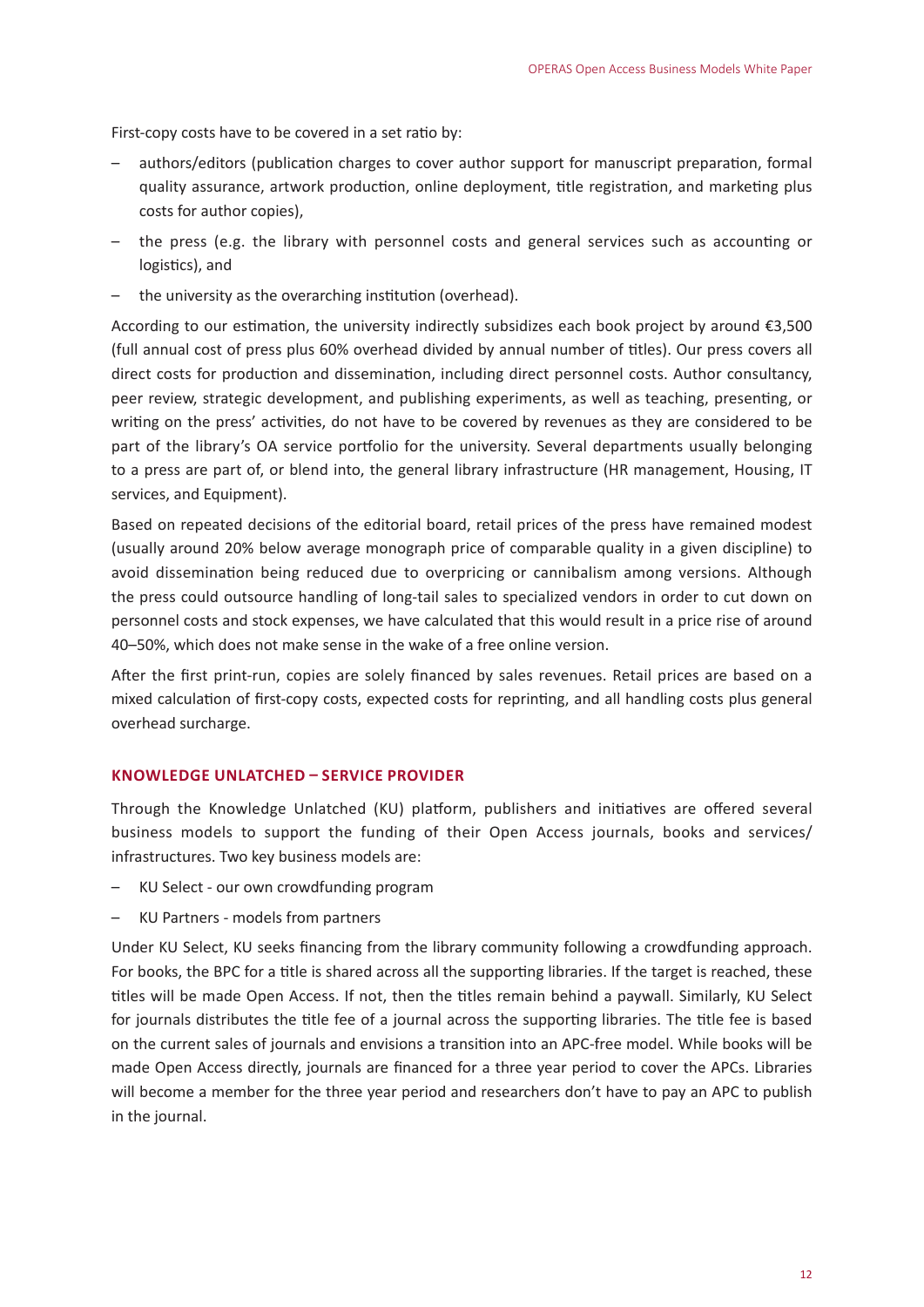<span id="page-14-0"></span>As for KU Partners, KU helps publishers and Open Access initiatives to raise financial support for their Open Access program via active outreach to institutions. In this model, publishers are free to decide upon the specifics of their business model. For example, in 2018 KU will support the University of California Press' Luminos program. This is a membership model where supporting institutions pay a membership fee and benefit from a discount on the BPC (amongst others) for their researchers. On the other hand, the publisher Transcript (in collaboration with National OA Contact Point DE, see section 4) works on a model without BPCs using a consortia model for forthcoming titles.

#### **LEXIS**

Lexis (full name "Lexis Compagnia Editoriale in Torino") is a commercial company that makes business (1) providing services to publishing industry, and (2) publishing on its own account through some brands, owned by or licensed to Lexis, in non-fiction, mainly academic, sector.

(1) In this case, OA publication is one of the provided services: if a scientific journal or collection asks for OA distribution, Lexis supports it in applying for acceptance by platforms and repositories such as OpenEdition and DOAJ / DOAB, being paid for that. If customer is institutional (i.e. university department), it uses research funding to finance it, usually through call or invitation to tender. Il should be mentioned that more and more often, in Italy, OA is a requirement for participating in a call concerning scientific publishing.

(2) OA publication brings benefits to visibility and exposure, which should indirectly entail growing brand reputation in the academic field, therefore is actually part of the publisher investment risk, since the publisher foregoes potential revenue from digital content selling. Decision is taken on a case by case basis, according to the project business plan. Distribution with OpenEdition is an option that offers the chance of revenues, mainly from libraries, thanks to a freemium model. Lexis also joined a Knowledge Unlatched project.

Its business model is actually a mixed, flexible, model.

#### **OPENEDITION (FREEMIUM)**

OpenEdition - a non-profit Open Access initiative supported by the main French research institutions - has developed the Freemium partnership program, which provides libraries with the opportunity to directly support open science. Such combination of "free" and "premium" ensures open access to information for all users while offering premium dedicated services to partner institutions, with no processing charges or publisher fees applied. In practical terms, the HTML format of the Freemium content is available to all internet users, while partner institutions and their readers are granted unlimited download of PDF and EPUB formats as well as many associated services such as: COUNTER statistics, MARC records, alerts and notifications, portal personalization, etc.

In this way, the Freemium program creates a virtuous cycle where: the entire scientific community can freely access multidisciplinary, peer-reviewed content, including both journals and books; publishers increase their visibility and get funds to secure open access; libraries play their role of disseminating knowledge while benefiting from specially designed services, all this in keeping with an ethical approach and at reasonable, transparent costs.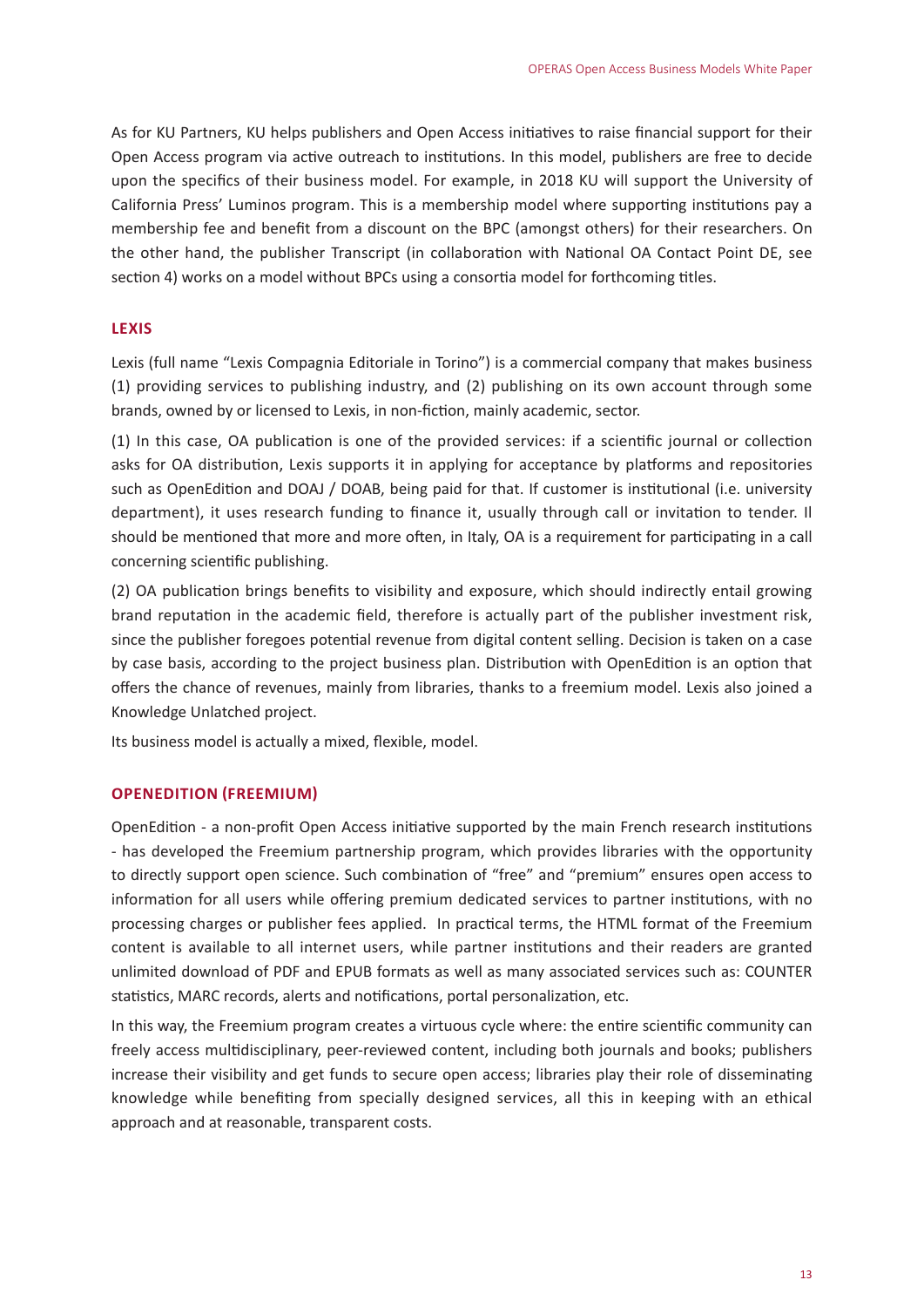#### <span id="page-15-0"></span>**OPEN LIBRARY OF HUMANITIES**

The Open Library of Humanities (OLH) operates a business model called the Library Partnership Subsidy (LPS). As of April 2018, the website lists 199 as active supporters (and several more pending), meaning these institutions pay an annual membership fee into a central fund that allows OLH to conduct their publishing operations across 23 journals. This makes it possible for OLHto have no author-facing or reader-facing charges. The fee is not designed to allow authors from any particular institution to publish but rather for the common good. As such, and as per a direct ruling from HMRC in the UK, this business model is exempt from VAT. Membership fee rates vary from £500 up to nearly £2000. Rises in rates are voted for by participating libraries when new journals wish to join the platform.

#### **UBIQUITY PRESS**

As well as acting as a publisher of open access monographs and journals, Ubiquity Press also provides a platform for new university presses to set up their own open access press. By using the same platform infrastructure, shared by a number of 'partner presses', the model aims to provide a cost-effective, all-in-one publishing solution for start-ups, as well as a 'partner network' for support and development. The platform is provided as standard and other services are offered as optional extras such as editorial and production services, charged at standard BPC rates. The Ubiquity Partner Network currently numbers over 30 publishers in its scheme from Europe and the USA.

#### **UCL PRESS**

UCL Press was the first fully open access university press to launch in the UK (2015) and it is funded by UCL to undertake open access publishing of monographs, textbooks and journals. UCL covers the costs of staff, production, marketing, infrastructure, BPCs for UCL authors, as well as all overheads. While UCL Press does have some revenue streams that are gradually increasing as the Press's activities grow, they don't cover the full costs and the institution does not expect the Press to cover its costs fully through income. UCL wants to support the Press in order to deliver impact, since its books are read by millions of people around the world via open access platforms. Current revenue streams include: sale of print copies, BPCs from non-UCL authors, library schemes such as Knowledge Unlatched, consultancy services and grants.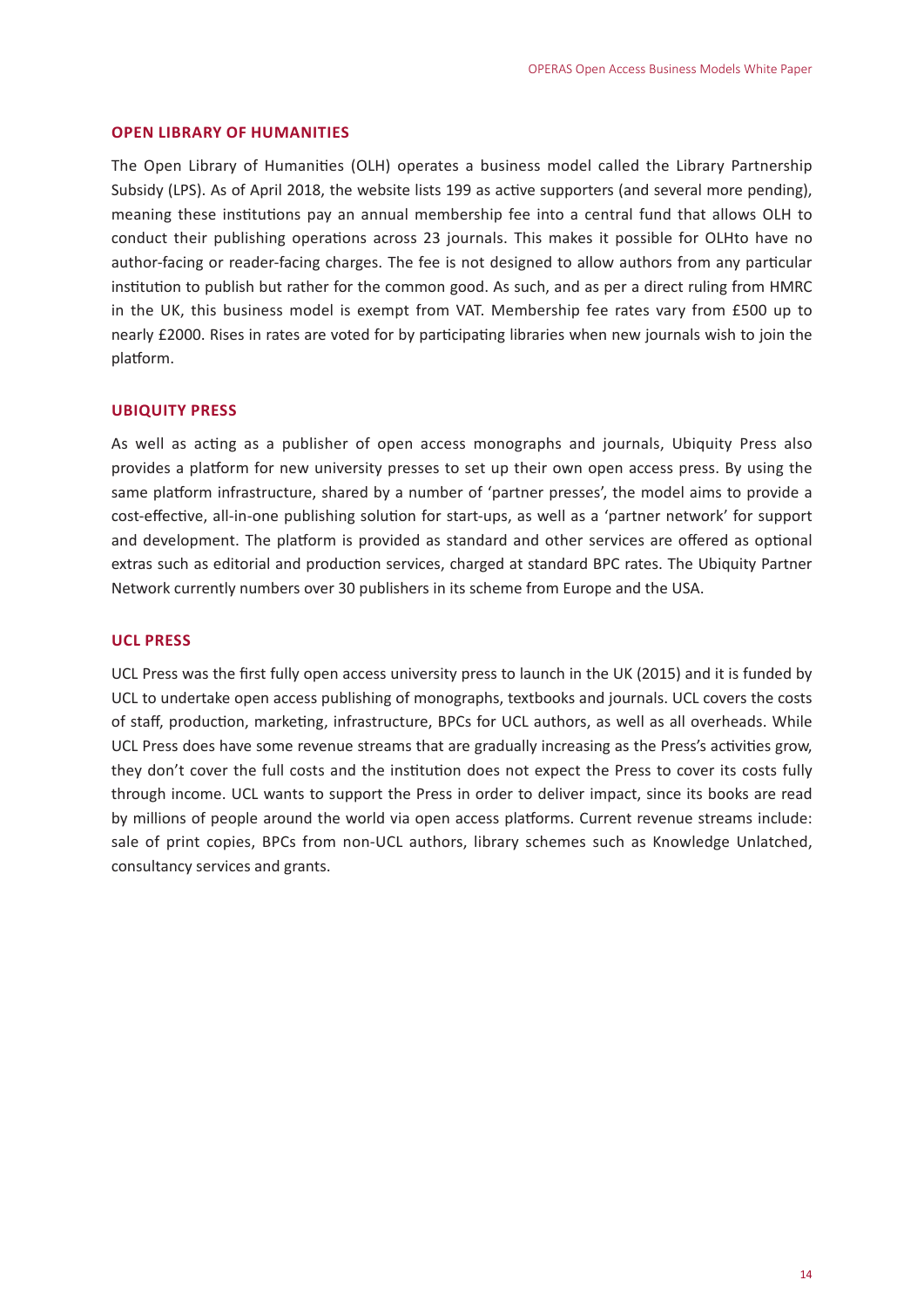## <span id="page-16-0"></span>5. EXAMPLES OF EMERGING TRENDS

#### **TOME – TOWARDS AN OPEN MONOGRAPH ENVIRONMENT**

TOME is a collaborative approach between Association of University Presses, Association of Research Libraries, Association of American Universities, all in the USA. Universities commit to funding three OA monographs in HSS per year over five years at a fee of \$15,000 each, to be published by members of the AUP or similar scholarly publishers. The scheme recognises the costs involved in high-quality scholarly publishing and offers a commitment from institutions to supporting their own academics, thereby also acknowledge the problems in scholarly monograph publishing in HSS. So far, 14 institutions have committed to the scheme.

**Potential for success:** This seems to have potential for success, given its collaborative nature and the range of key stakeholders. It is also forward thinking in its support of the collaboration with established scholarly presses which are widely recognised by academics therefore lending credibility, and the fact that established presses have their operations and workflows well established.

**Risks:** As with any new OA initiative, scaling up could pose a challenge.

#### **LEVER PRESS**

Lever Press is an initiative funded by the libraries of around 40 liberal arts colleges to create an OA press. They have raised over a million dollars and are in the early stages of planning their first publications. They plan to publish works suited to the nature of liberal arts colleges where there is a greater emphasis on teaching than research. The type of works that will therefore be supported are textbooks, introductory texts to key concepts and scholarly editions.

**Potential for success:** This is a significant investment and an impressive collaboration that could kickstart sufficient action to effect change.

**Risks:** Scale and speed of growth, as with most OA services.

#### **THE GLOBAL SUSTAINABILITY COALITION FOR OPEN SCIENCE SERVICES (SCOSS)**

The Global Sustainability Coalition for Open Science Services (SCOSS) is a network of influential organisations committed to helping secure OA and OS infrastructure well into the future. Officially formed in early 2017, SCOSS' purpose is to provide a new co-ordinated cost-sharing framework that will ultimately enable the broader OA and OS community to support the non-commercial services on which it depends.

SCOSS will function primarily to help identify and track, via a registry, non-commercial services essential to Open Science, and to make qualified recommendations on which of these services should be considered for funding support. At present, the coalition is comprised of the following: the Council of the Australian University Librarians (CAUL), LIBER, EIFL and SPARC Europe. Membership is open to organisations that can represent research funding and/or performing organisations, including libraries and researchers.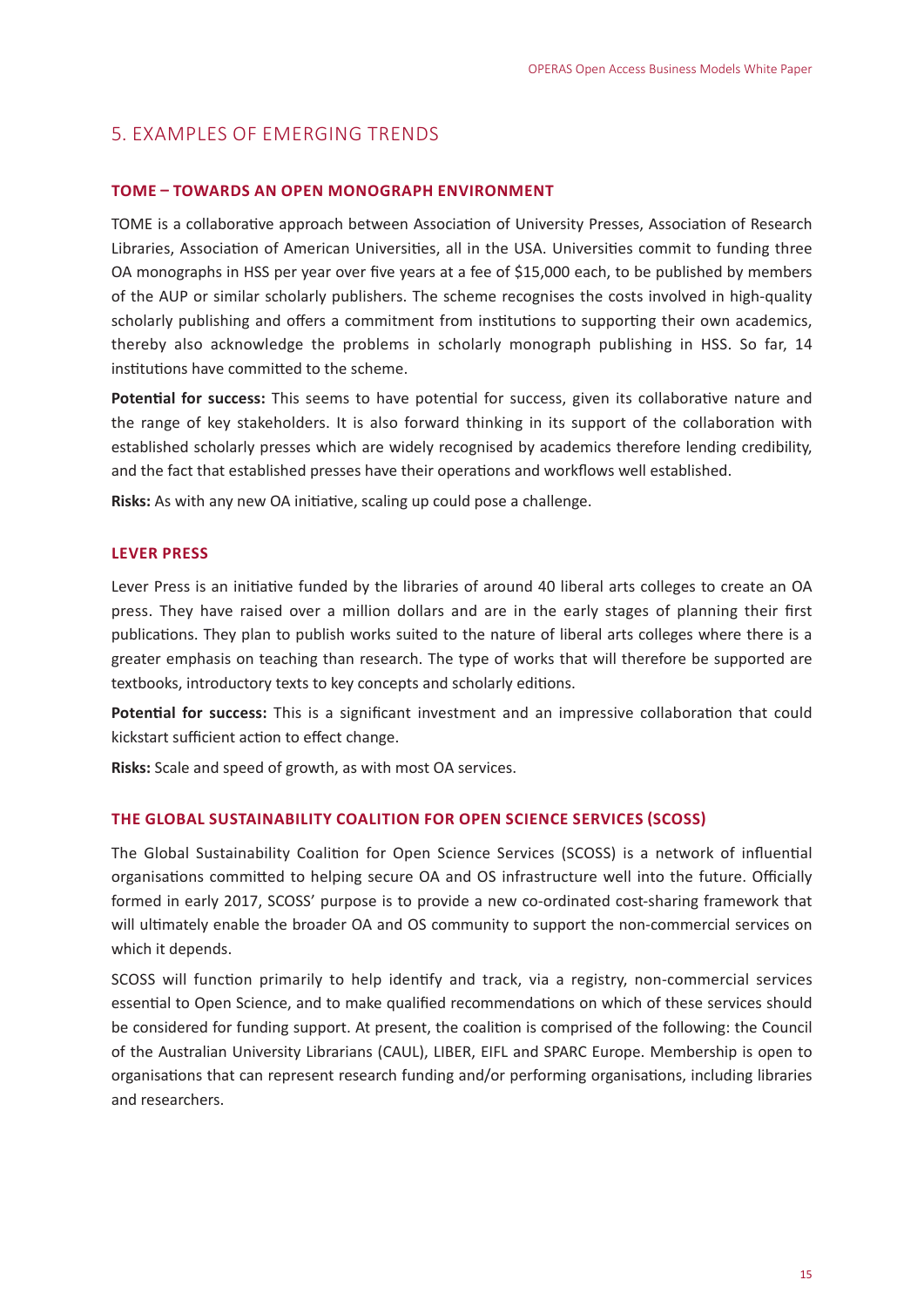<span id="page-17-0"></span>Also involved in the initial planning for the coalition were the Australasian Open Access Strategy Group (AOASG), The Confederation of Open Access Repositories (COAR), The European Research Council (ERC), The European University Association (EUA), The International Federation of Library Associations and Institutions (IFLA), and Science Europe. Initial input was also provided by SPARC.

At present, SCOSS has nearly 40 members who are currently contributing to the development of DOAJ and SHERPA-RoMEO. There is a fee structure of different levels that reflects the size and nature of the funder institution.

**Potential for success:** Like TOME and Lever Press, the emphasis on sourcing funding from institutions is a good principal and helps to promote the understanding that institutions have a strong role to play in funding services and publishing for open access.

**Risks:** As before, the biggest challenge will be scaling up to make this a widespread and reliable source of regular income for new initiatives.

#### **NATIONAL CONTACT POINT OPEN ACCESS OA2020-DE**

The National Contact Point Open Access OA2020-DE is a coordinating body in Germany to create prerequisites for the large-scale open access transformation in accordance with the Alliance of Science Organisations in Germany. It is closely connected to the OA2020 initiative and Project DEAL. To support the large-scale open access transformation, the body carries out extensive publication and data analysis by German institutions, which informs the development of new open access business models and experiments.

**Potential for success:** A first pilot was setup with the publisher transcript, the Political Science Information Service (FID) at the Bremen State and University Library and Knowledge Unlatched. The project will enable political scientists to publish their books directly in Open Access. Within a few weeks, 25% of the required institutional funding was reached, highlighting the strong interest in the model and potential for success.

**Risks:** The national collaboration holds a lot of potential for stakeholder alignment and the development of business models on national scale (Germany). However, the vision of a large-scale transformation will require global support and could be challenging to coordinate.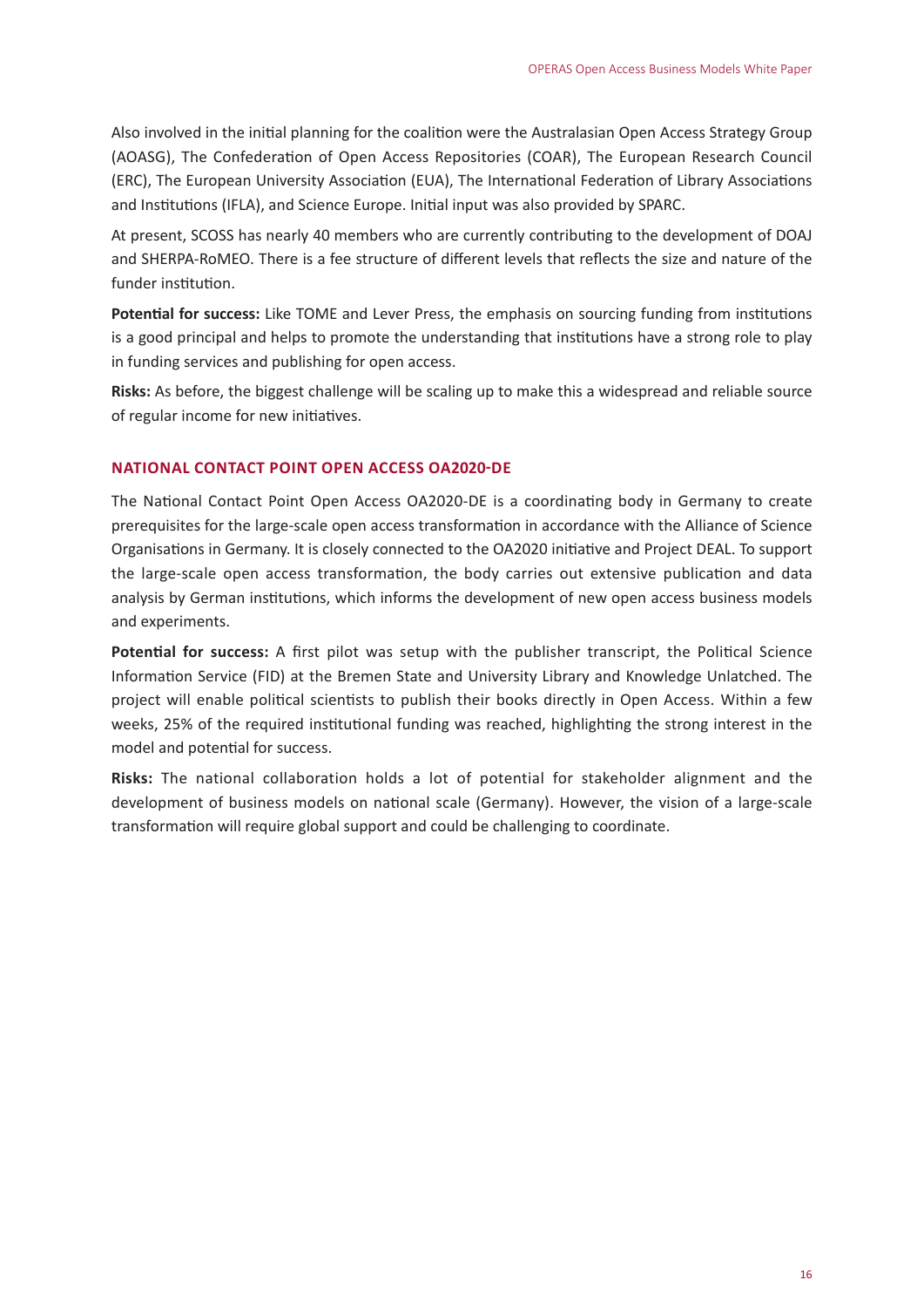#### <span id="page-18-0"></span>6. OPERAS SITUATION

As was identified in the introduction, there is no single state-of-the-art for open access business models. However, the demonstrable increase in coalition models, in which a group of libraries or institutions collaborate to raise funds for open access projects, is encouraging, and is something that OPERAS partners could consider. Since there is already a coalition model working well among the OPERAS partners for discoverability and standards, it is worth exploring whether OPERAS could run a similar project to explore collaborative business models.

OPERAS should also systemically monitor the development of business models with special attention to the developing mix of funding sources. We believe it is very likely that with more financial resources becoming available from various types of sources, the funding ecosystem will further develop and differentiate. OPERAS could be instrumental in assessing the effectiveness and efficiency of the different models.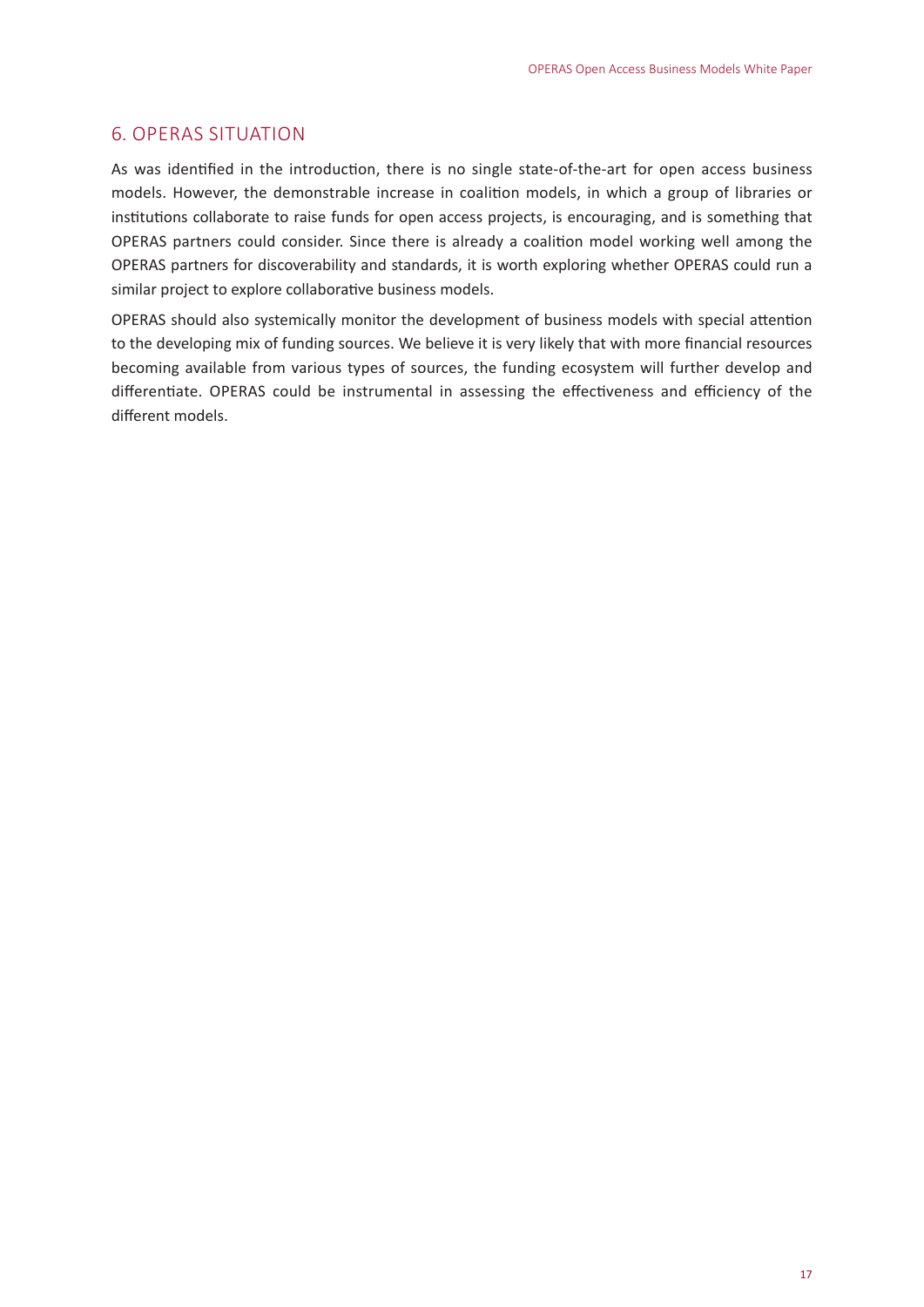## <span id="page-19-0"></span>LIST OF ACRONYMS AND ABBREVIATIONS

- AAU Association of American Universities
- AHRC Arts and Humanities Research Council
- AHSS Arts, Humanities and Social Sciences
- AOASG Australasian Open Access Strategy Group
- APC Article Processing Charge
- ARL Association of Research Libraries
- AUP Association of University Presses
- BPC Book Processing Charges
- CAUL The Council of the Australian University Librarians
- COAR The Confederation of Open Access Repositories
- DOAB Directory of Open Access Books
- DOAJ Directory of Open Access Journals
- EKT National Documentation Centre
- FID Political Science Information Service
- FTE Full-time equivalent
- HEFCE Higher Education Funding Council for England
- HR Human Resources
- KU Knowledge Unlatched
- LIBER Association of European Research Libraries
- MARC Machine Readable Cataloguing
- OAPEN Open Access Publishing in European Networks
- OECD Organisation for Economic Cooperation and Development
- OLH Open Library for the Humanities
- SCOSS The Global Sustainability Coalition for Open Science Services
- SPARC Scholarly Publishing and Academic Resources Coalition
- SSH Social Sciences and Humanities
- STM Science, Technology and Medicine
- TOME Towards an Open Monograph Environment
- UCL University College London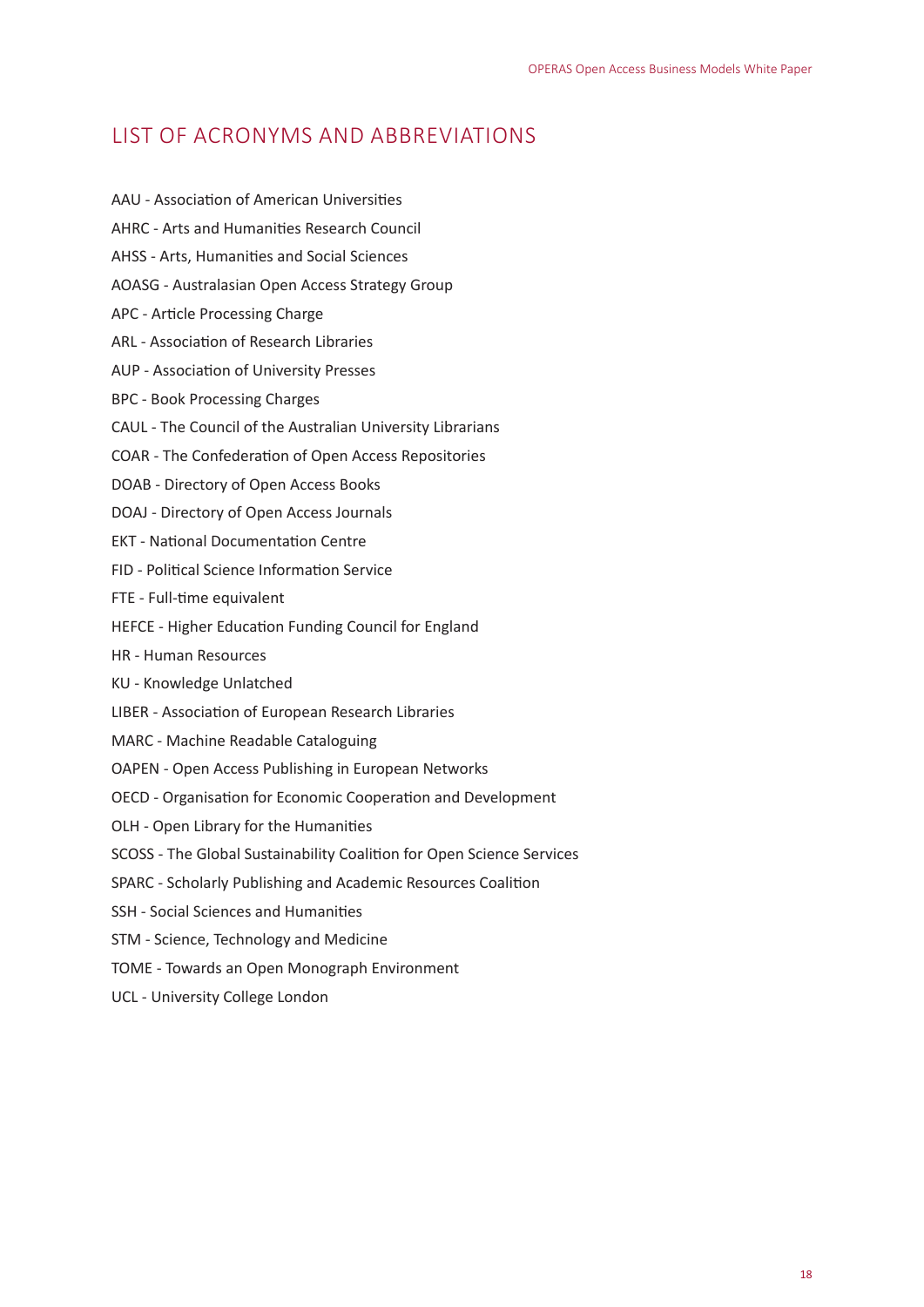# <span id="page-20-0"></span>REFERENCES

G. Crossick, Monographs and Open Access, HEFCE, 2015

Deegan and Jubb, Academic Book of the Future, AHRC and British Library, 2017

Ferwerda, Pinter and Stern, Landscape Study on Open Access and Monographs, Knowledge Exchange, 2017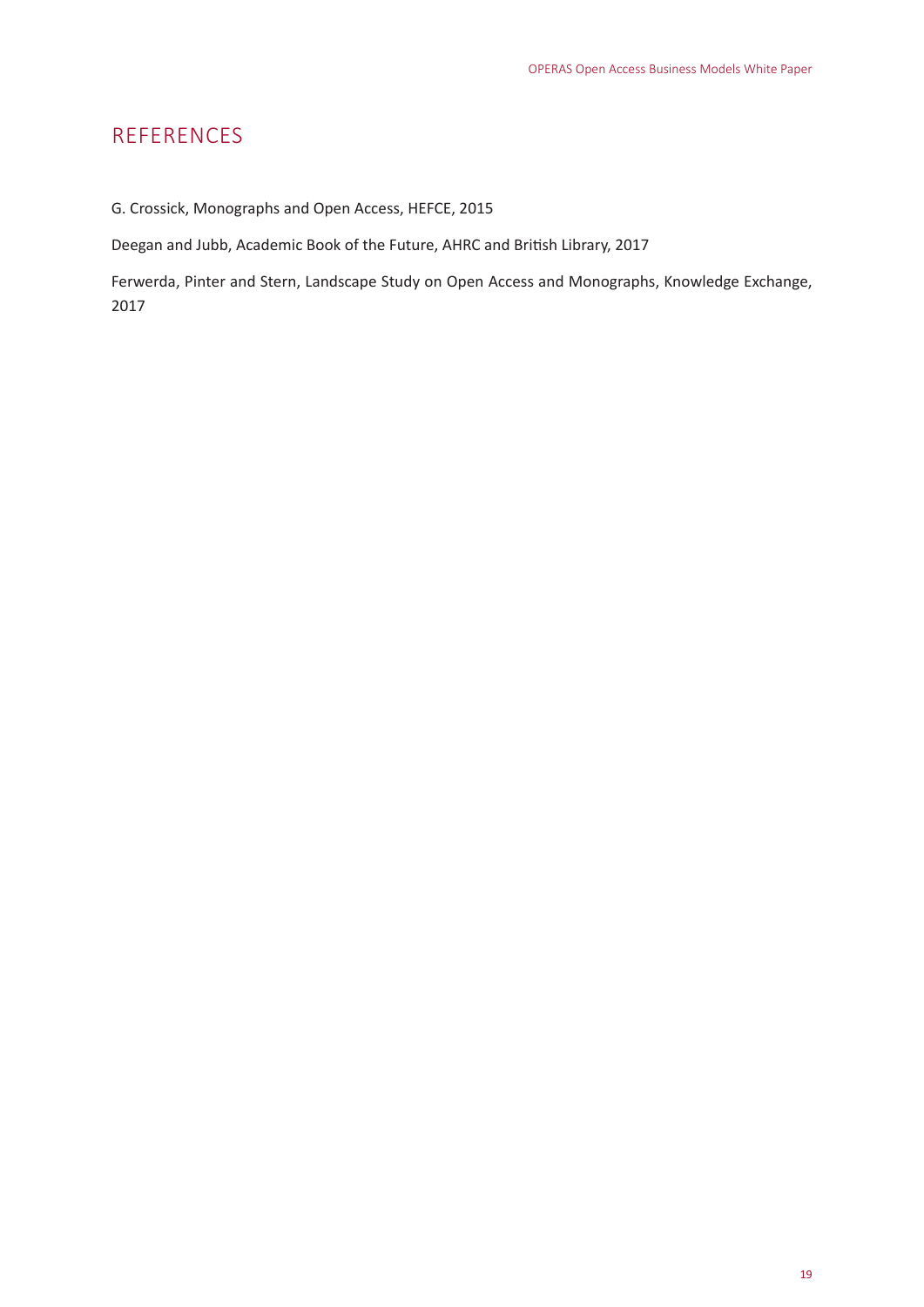# <span id="page-21-0"></span>ANNEXES

Annex 1: Poster of the Business Models Working Group presented at the OPERAS Conference "Open Scholarly Communication in Europe. Addressing the Coordination Challenge", 31 May - 1 June 2018, Athens

[http://operas-eu.org/files/2018/05/operas\\_business\\_models\\_wg\\_poster.jpg](http://operas.hypotheses.org/files/2018/05/operas_business_models_wg_poster.jpg)